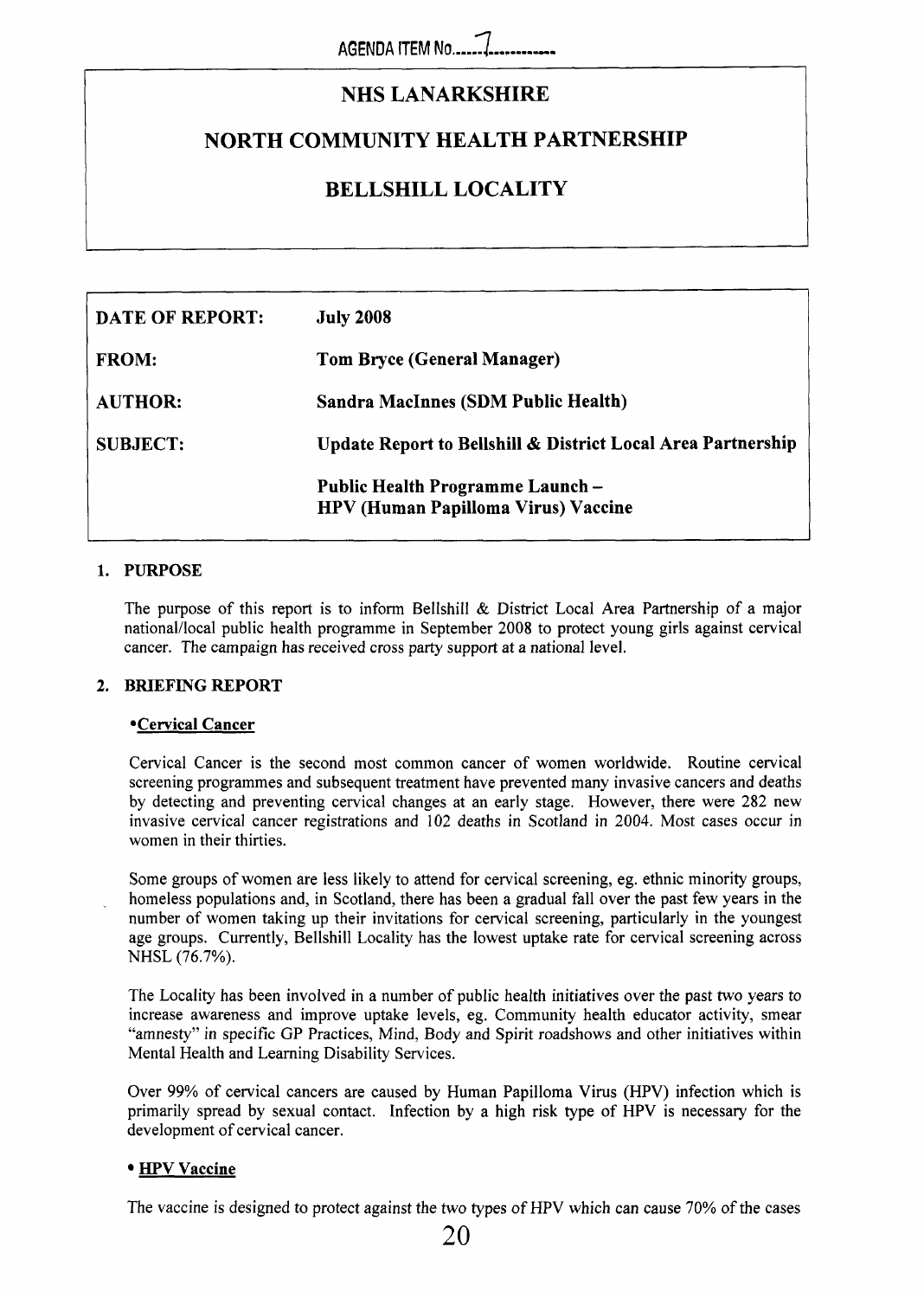of cervical cancer. As it does not protect against all other types, women will require to continue to attend for regular cervical screening when 20 years of age. The vaccine does not protect against other infections spread during sexual activity.

From September 2008, HPV vaccination is routinely recommended for all girls 12-13 years of age (S2). This will continue in future years as part of the routine childhood immunisation programme. Initially, there will be a time limited 'catch-up' campaign where girls 13-17 years inclusive will be offered the vaccination. In Scotland, the catch-up programme will also begin in September 2008 with girls aged 16 and 17 years (S5/6) and be completed by August 2011.

The immunisation programme will be largely school based. However, GP Practices will also be involved as some girls will need the vaccination outwith school premises either because they have already left school or by way of a catch-up.

The objective of the HPV immunisation programme is to provide three doses of HPV vaccine to females before they reach an age when the risk of HPV infection increased and they are at subsequent risk of cervical cancer.

The vaccine will be given in the upper arm by the Public Health Nurse. Three injections will be needed over a six month period. It will be important that each girl has all three injections to receive the best protection.

There are no reports of serious side effects attributed to the immunisation and the vaccine has been found to be safe and well tolerated in clinical studies.

The immunisation of girls will reduce the transmission of infection to boys.

Although the preference is for a decision to receive the vaccine be made as a family, in accordance with the Age of Legal Capacity (Scotland) Act 1991, a young person under the age of 16 can give consent themselves if a health professional deems they are capable of understanding what is being proposed.

### **HPV Launch**

Information relating to the programme launch has been sent to Directors of Education on 3 June 2008 and information for the school community is now available on the Learning and Teaching Scotland website.

Local Public Health Nurses are currently planning school/parent information and awareness sessions.

Community Health Educators are supporting local community awareness through their regular contact with local groups, the Mosque and specific awareness sessions/coffee mornings for ethnic minority women's groups.

An education session for local head teachers has taken place in May 2008 via NHSL. The use of school electronic parent messaging to advise of the HPV programme will commence at the start of the 08/09 term.

| <b>Bellshill Academy</b>              | <b>Cardinal Newman</b>                | <b>Brannock High</b>                  | <b>Taylor High</b>                  |
|---------------------------------------|---------------------------------------|---------------------------------------|-------------------------------------|
| 11 September 2008<br>13 November 2008 | 18 September 2008<br>20 November 2008 | 25 September 2008<br>27 November 2008 | 4 September 2008<br>6 November 2008 |
| 15 January 2009 (mop-up)              | 22 January 2009 (mop-up)              | 29 January 2009(mop-up)               | 8 January 2009 (mop-up)             |
| 12 March 2009                         | 19 March 2009                         | 26 March 2009                         | 5 March 2009                        |
| 4 June 2009 (mop-up)                  | 8 June 2009 (mop-up)                  | 11 June 2009 (mop-up)                 | $1$ June 2009 (mop-up)              |

### **Local Immunisation Programme** - **Scheduled Dates**

Local planning will be put in place for Viewpark/Fallside/Willowbank Annexe schools where required.